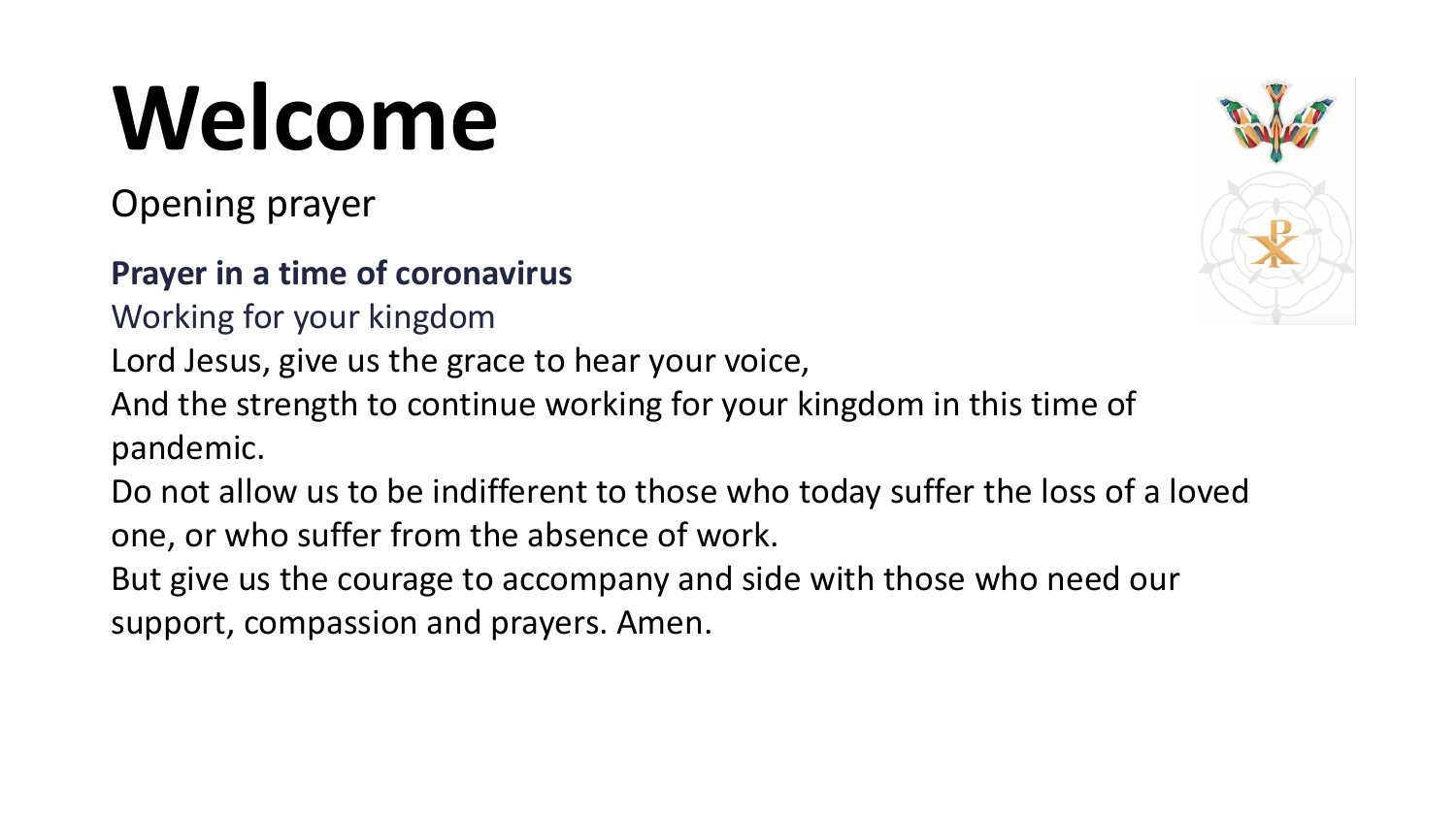## **To ensure Y10 students are not disadvantaged in their future life choices by the amount of time they have been out of school impacting on their GCSE grades**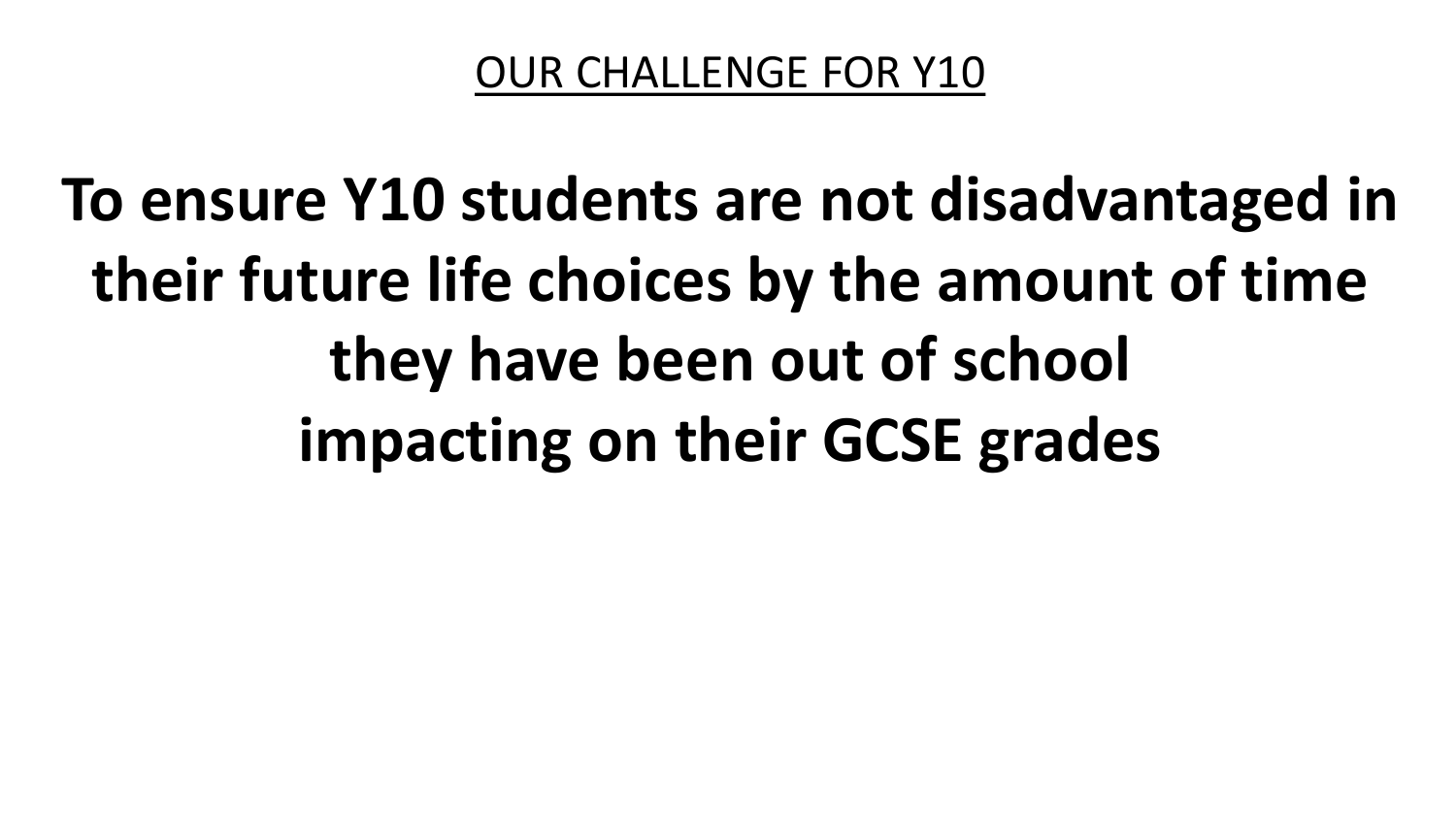### How will we meet this challenge?

- Quality of provision
- Removing barriers to home learning
- Motivation of pupils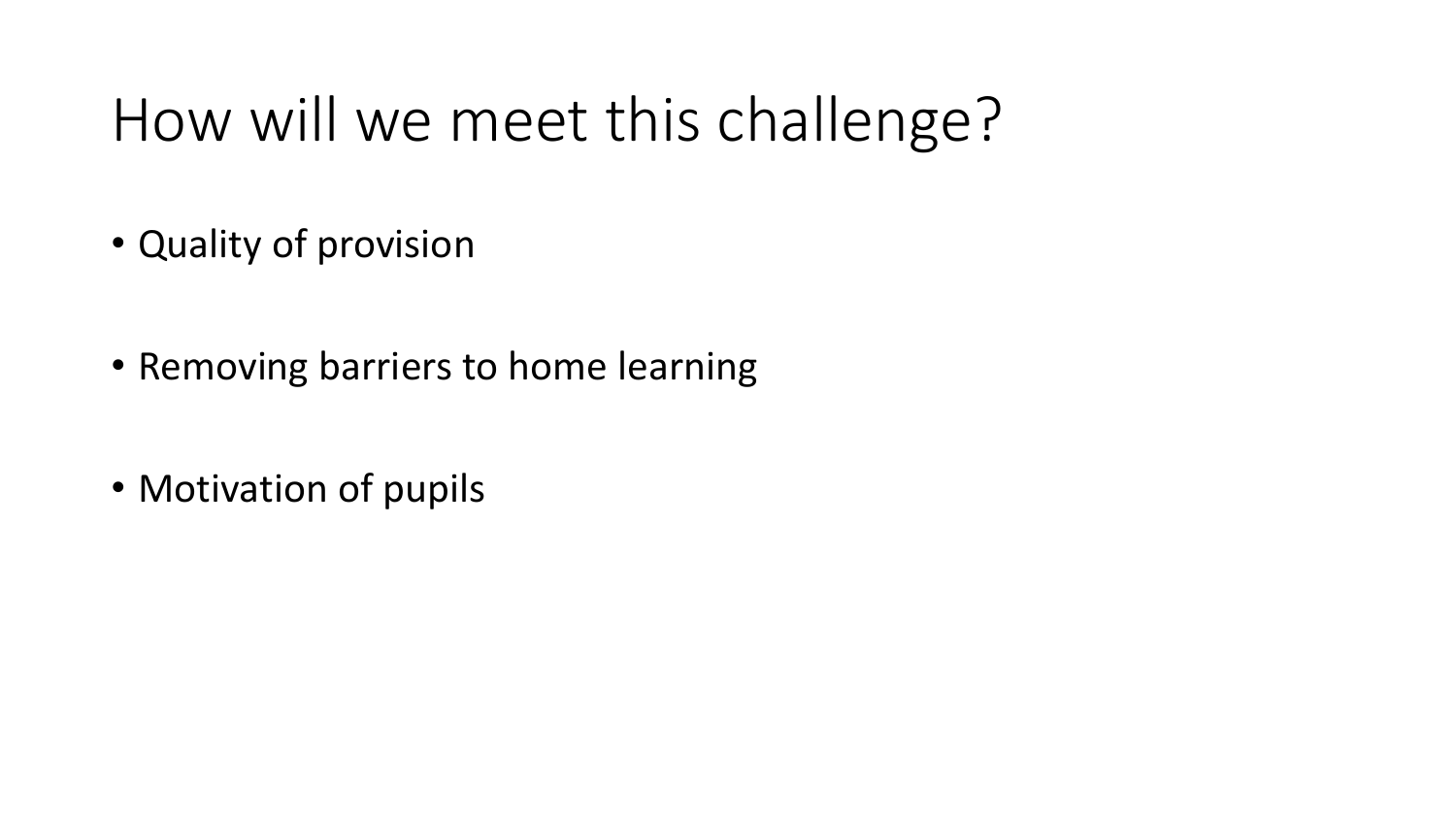### **How we will make this work for all students?**

- It has never been more important that all Y10 students continue to engage with remote learning to ensure they continue to make progress.
- Work already completed and continuing engagement will contribute to teacher assessment fed back to you through their SARS
- For those students who have not previously engaged we **start afresh**  from this week.
- The Year 10 Pastoral team has a key role in continuing to have the overview of student engagement but, in the first instance, it will be up to individual teachers to contact students where they are not participating.

•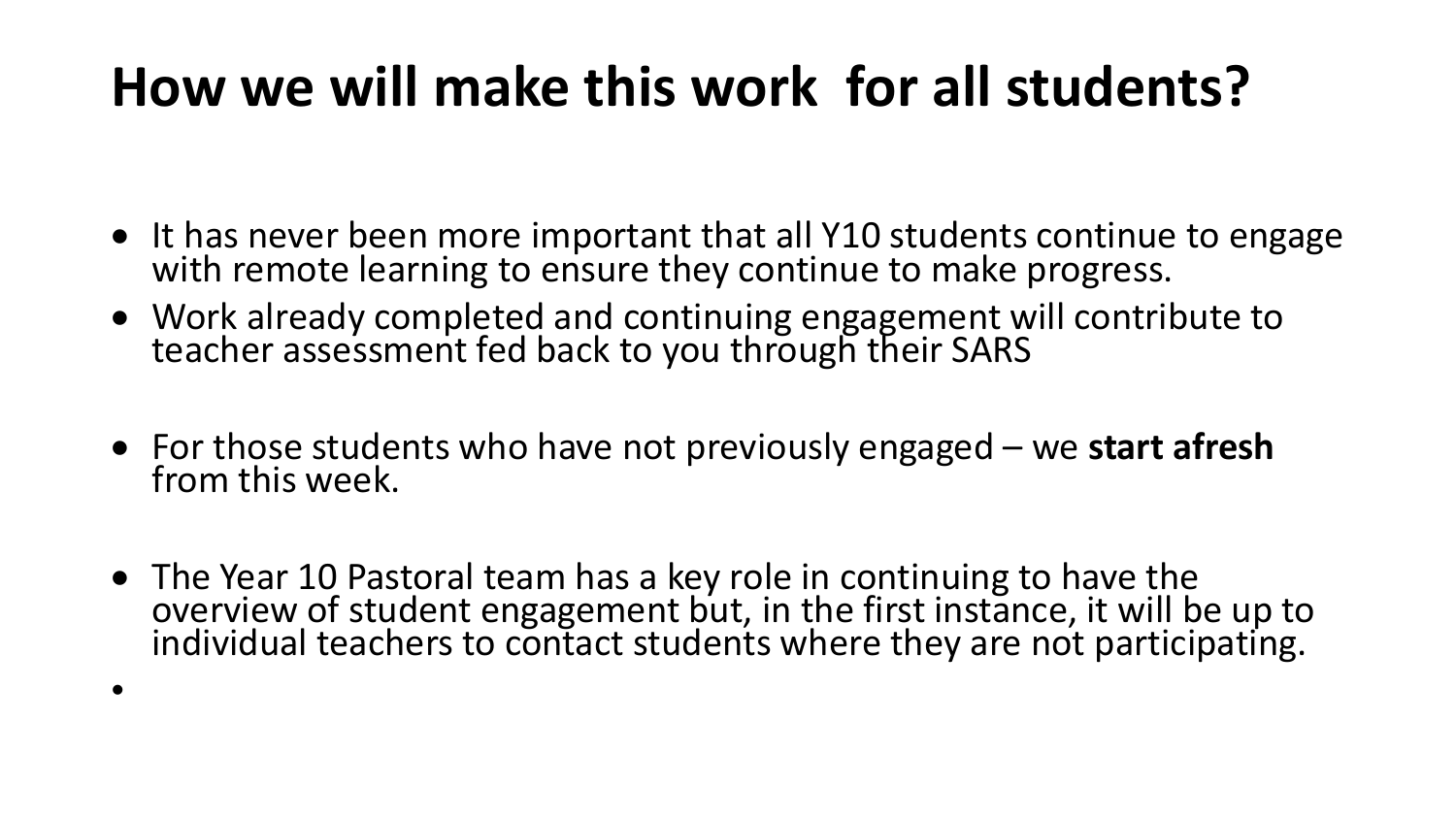### Monitoring and Reporting

- You will be receiving a SAR report in week beginning 12<sup>th</sup> February
- It is really important that if any student is having problems accessing any of the assessed work that they immediately email their class teacher.
- We have streamlined the way that we record participation as well as capturing the range and variety of teaching and learning that colleagues have been delivering.
- Bring SAR2 for Y10 forward to the end of this half term and Attitude to Learning descriptors have been amended to increase the focus on student engagement and participation in Remote Learning.
- These are in the following areas.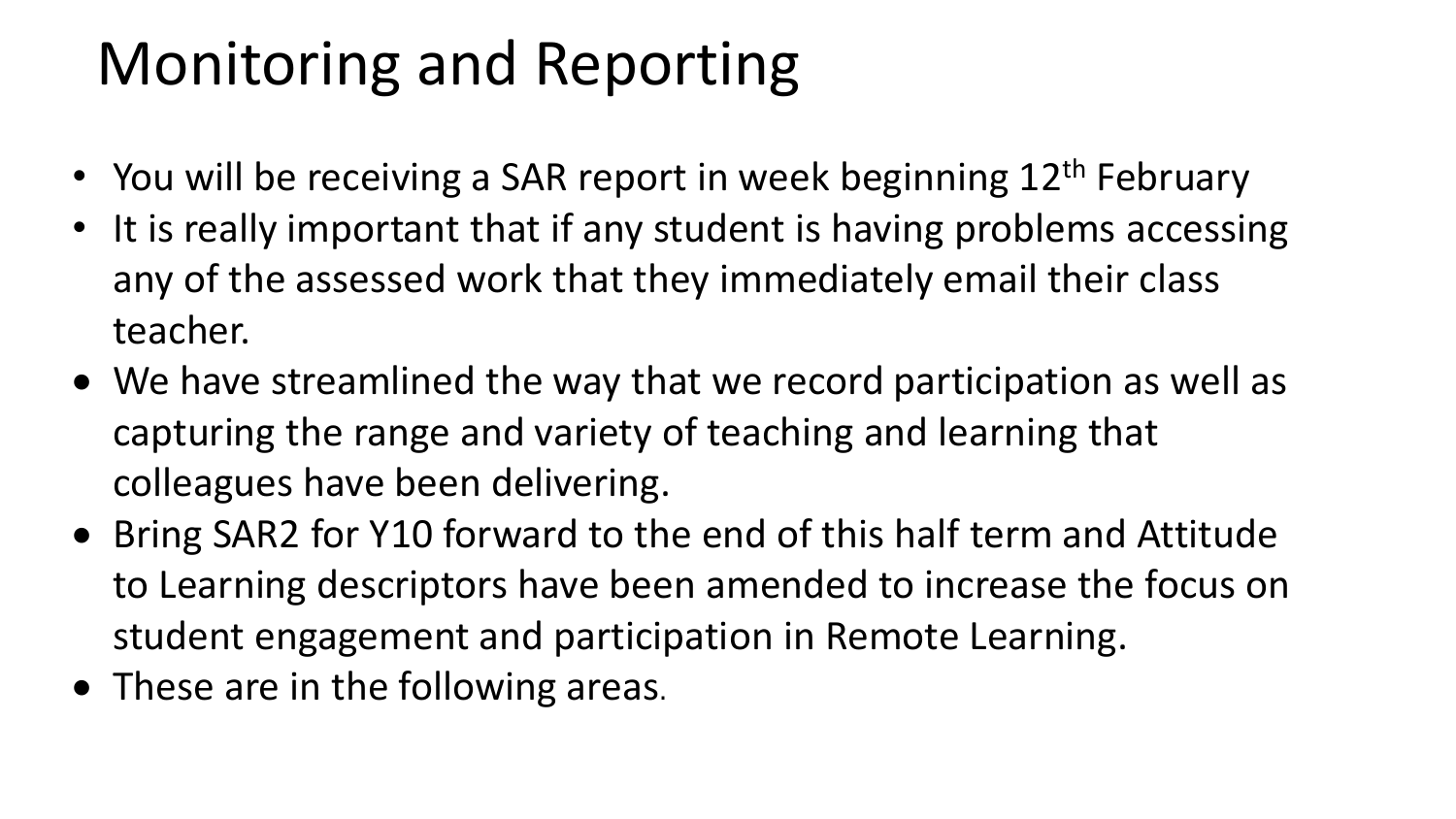| <b>ATTITUDE TO REMOTE LEARNING</b>                          |                                                                                                                                                                                              |                                                                                                                                                                                                                                                                            |                                                                                                                                                                                             |                                                                                                                                                                     |
|-------------------------------------------------------------|----------------------------------------------------------------------------------------------------------------------------------------------------------------------------------------------|----------------------------------------------------------------------------------------------------------------------------------------------------------------------------------------------------------------------------------------------------------------------------|---------------------------------------------------------------------------------------------------------------------------------------------------------------------------------------------|---------------------------------------------------------------------------------------------------------------------------------------------------------------------|
| <b>Criteria</b>                                             | <b>Excellent</b>                                                                                                                                                                             | Good                                                                                                                                                                                                                                                                       | <b>Requires Improvement</b>                                                                                                                                                                 | <b>Serious Concerns</b>                                                                                                                                             |
| <b>Access to work</b>                                       | Always accesses work on<br>Teams and listen to or reads<br>instructions carefully.                                                                                                           | Consistently accesses work<br>on Teams and listens to or<br>reads instructions.                                                                                                                                                                                            | Sometimes accesses work on<br>Teams and listens to or reads<br>instructions.                                                                                                                | Rarely or never accesses<br>work on Teams.                                                                                                                          |
| Communication<br>and response                               | Always communicates with<br>staff and peers in a polite and<br>courteous manner                                                                                                              | <b>Consistently communicates</b><br>with staff and peers in a<br>polite and courteous manner.                                                                                                                                                                              | Sometimes communicates with<br>staff and peers in a polite and<br>courteous manner                                                                                                          | Rarely or never<br>communicates with staff or<br>peers and/or does not do<br>so in a polite and<br>courteous manner.                                                |
| <b>Quality of work</b><br><b>Completed and</b><br>deadlines | Always takes pride in the<br>quality of work produced and<br>always presents work to the<br>best of their ability. Always<br>persists with challenging<br>tasks. Deadlines are always<br>met | Consistently takes pride in<br>the quality of work produced<br>and presents most work to<br>the best of their ability.<br>Consistently demonstrates a<br>self-disciplined approach and<br>often persists when faced<br>with challenging work.<br>Deadlines are mostly met. | Sometimes shows self-<br>discipline in completing work to<br>a reasonable standard.<br>Sometimes persists with<br>challenging work. Deadlines<br>sometimes met.                             | Rarely or never submits<br>completed work.                                                                                                                          |
| Self-directed<br>learning and<br>initiative                 | Always shows initiative in<br>solving problems and working<br>independently; asking<br>questions when necessary.<br>Always uses feedback to<br>improve their work.                           | Consistently shows initiative<br>in solving problems and<br>working independently; often<br>asking questions when<br>needed. Often uses feedback<br>to improve their work                                                                                                  | Sometimes shows initiative in<br>solving problems and working<br>independently and regularly<br>needs prompting from their<br>teacher. Sometimes uses<br>feedback to improve their<br>work. | Rarely or never<br>demonstrates initiative or<br>independent work.<br>Teacher always has to<br>prompt interaction. Never<br>uses feedback to improve<br>their work. |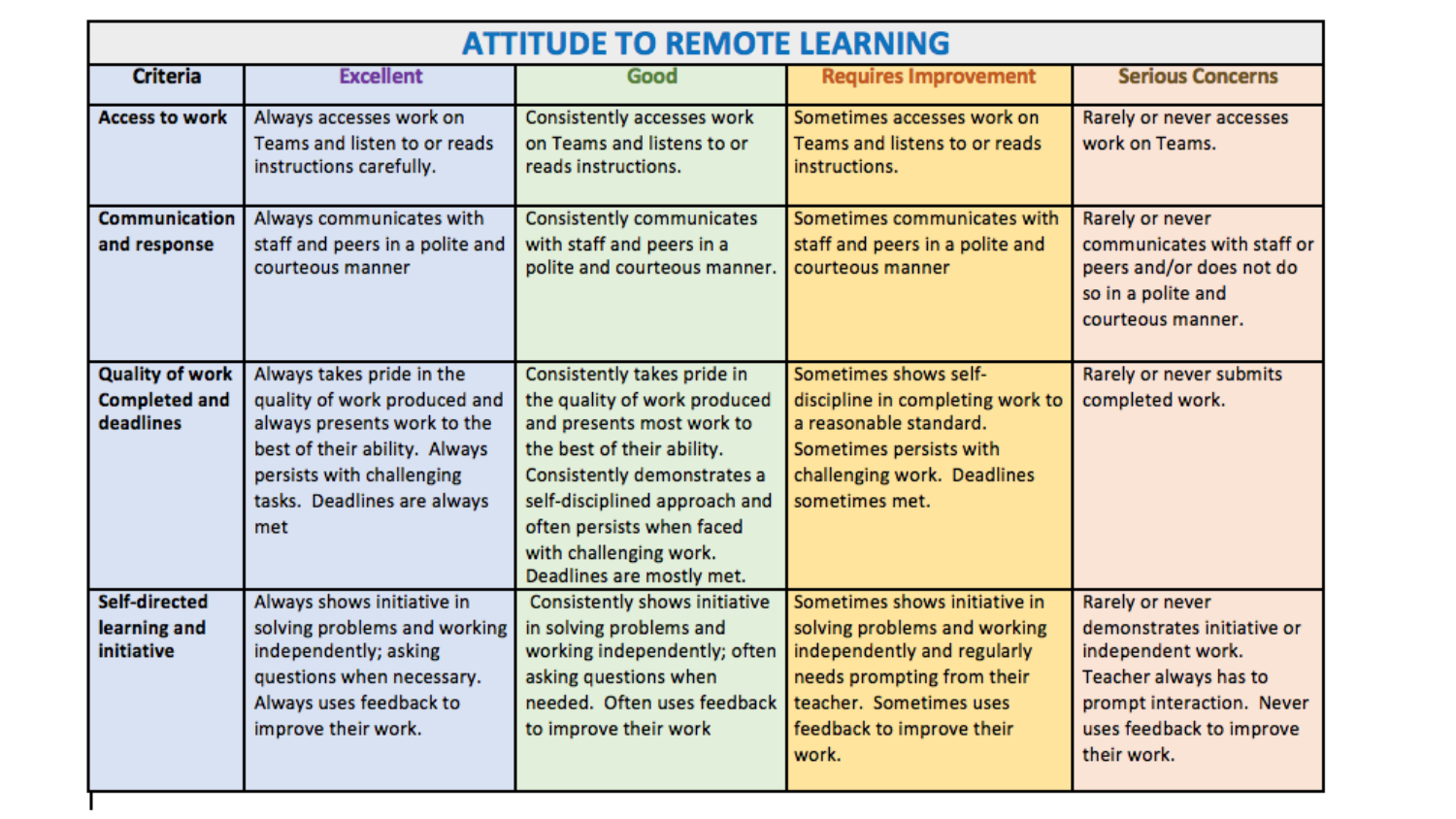### **How parents can support with this strategy**

#### **Environment**

Although it may not be easy, particularly if there are other siblings, try to assign a quiet, dedicated work space without distractions.

#### **Diet and sleep – research shows that these are essential for a healthy mind and body**

It may be easier to keep tabs on what your children are eating and the times they go to sleep/get up. Ensure that devices are not being used within 1hr of going to bed. **Students need to be in good learning habits and welldisciplined ready to do their best.**

#### **Continue to take an interest in what work is being done.**

You may struggle to help with the actual work that your child is doing but you can help promote your and our expectation that they are engaging with remote learning by asking **what** they have done, **what** they need to do, **when** it needs to be done by. If possible, sit with them to view what work has been set through TEAMs. They should be following their timetable. How do they judge themselves against the Attitude to Remote Learning? How would you judge their attitude to remote learning? Encourage them to make and keep a diary so deadlines can be met. Regularly check that they are completing work.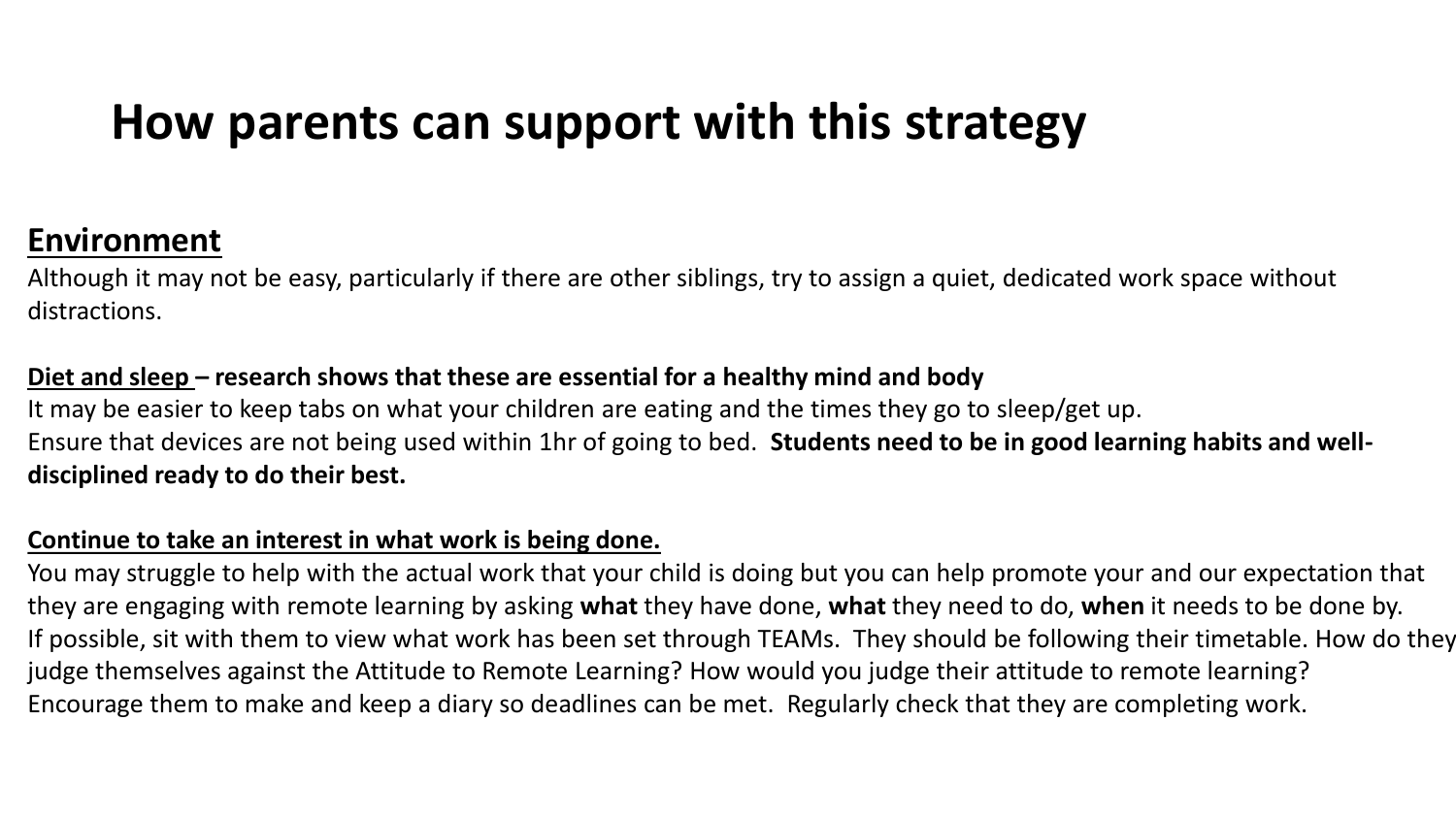### Issues with accessing work remotely?

<https://www.mcauley.org.uk/index.php/it-device-support> - link to loan or by laptop

<https://sway.office.com/dyWDYAZUJBZovdPw?ref=email> – support and advice on working remotely

<https://sway.office.com/cBArCP6SZfe8HOUS?ref=Link> – support and advice for using Microsoft Teams

Any issues with passwords email class teacher or *ictsupport@mcauley.org.uk* Issues with understanding or accessing the work for a particular subject email class teacher Any general concerns email Form Tutor in first instance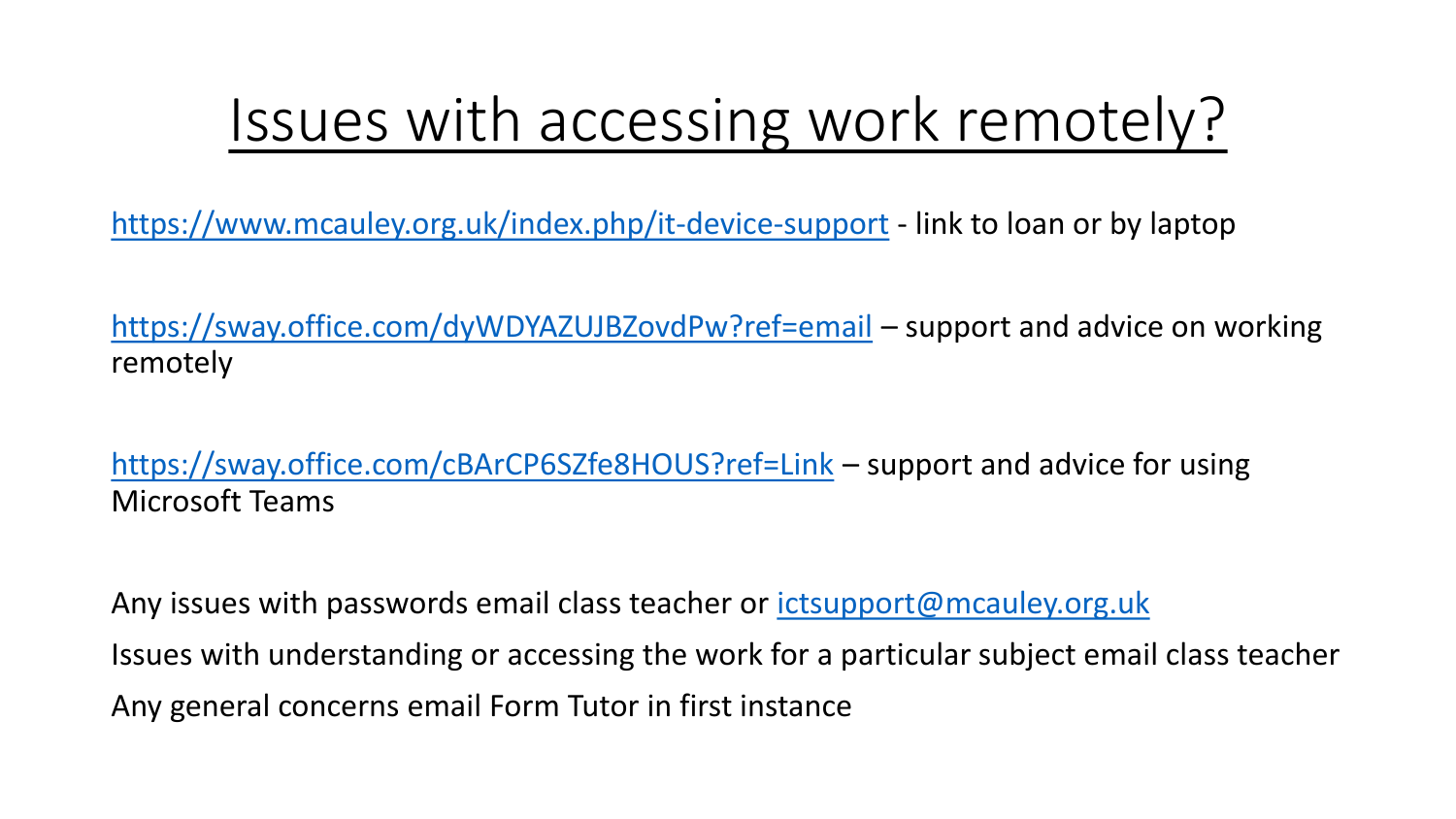### **The next few months ????**

It is hard to plan ahead but we are trying to see the future for the year group in phases. This covers PHASE 1 Monday  $11<sup>th</sup>$  Jan – Friday  $12<sup>th</sup>$  Feb **Five phases**  Phase 1 Monday  $11/1$  to Friday  $12/2$  5 weeks Phase 2 Half term Phase 3 Monday 22/2 to Easter 5.4 weeks 18/3 Y13 Parents Evening 25/3 Y11 Parents Evening Phase 4 Easter Phase 5 Monday  $19/4$  to  $28/5$  6 weeks Phase 6 Monday  $7/6$  to  $16/7$  6 weeks